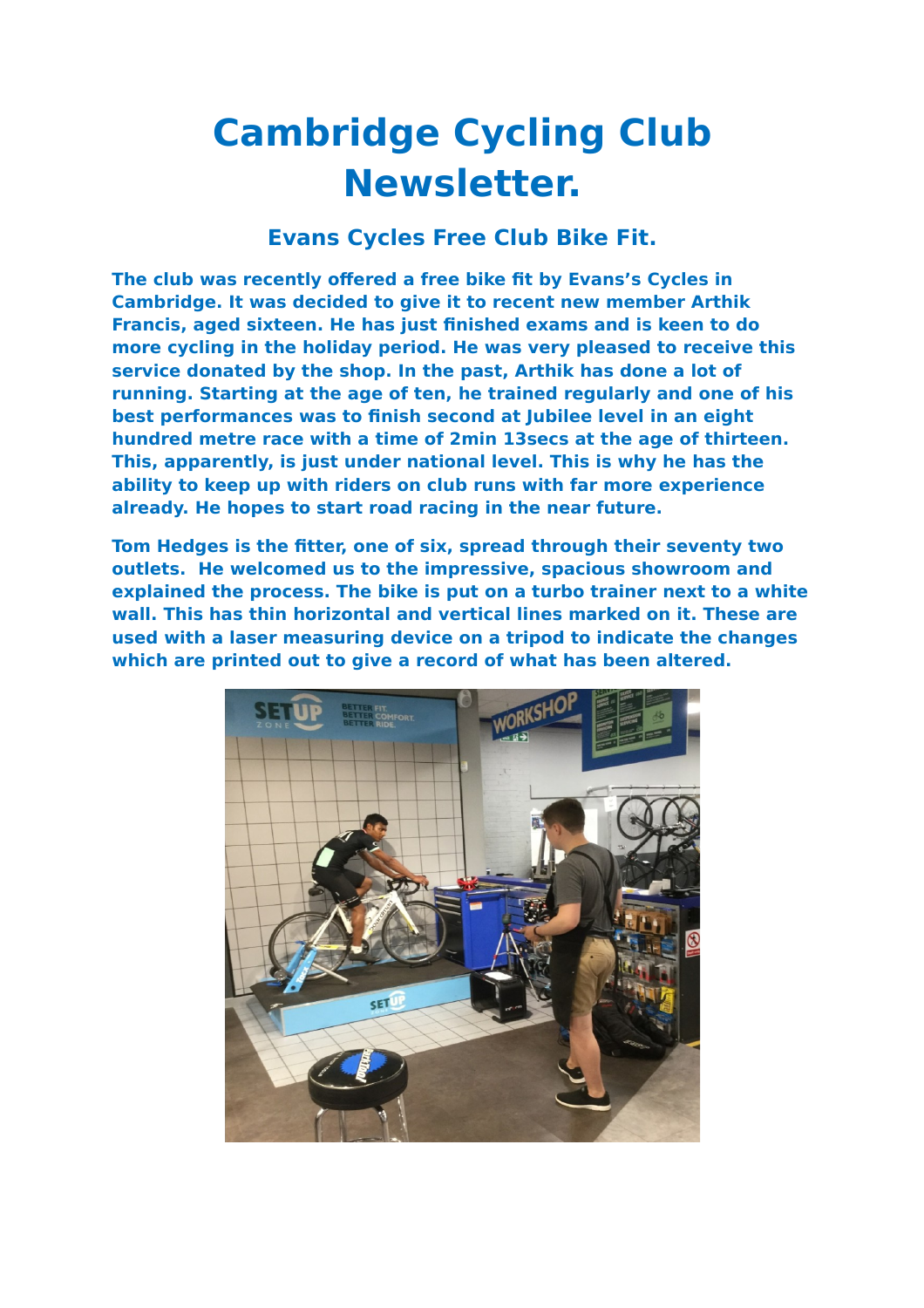**This picture shows the laser tripod and the heat sensitive pad on the black rectangular box by the tripod.** 

**The rider is interviewed about his/her riding habits, wishes and medical history. Next comes cleat set up. Arthik said he did experience some discomfort after doing three hundred plus miles in a week, but, his normal mileage is around one hundred to one hundred and thirty miles a week. The cleats were adjusted to put the ball of the foot over the spindle; he was just a smidgeon out. New shoes were recommended as they were showing obvious signs of wear. Soles that are heat moulded to your foot were discussed, nice to have, but pricey when you are still growing.**

**Next, Tom sought to find out how flexible Arthik is. This involves leaning forward as far as you can and trying to touch your toes, keeping your legs straight. This affects how high or low the bars can be comfortably set. Shoulder width is measured to ensure the bars are also the correct width.** 

**To find out what saddle will be the most suitable, a temperature indicating pad is used. The rider sits on this for a few seconds and leaves different colour marks which are interpreted to find how far apart the sit bones are. This takes a lot of the guesswork out of choosing the right saddle.** 

**Tom then invited Arthik to ride his bike on the turbo, which he had set up earlier. This is videoed using an Ipad. This is to observe his style and how he pedals. Utilising an installed specialist app, allows Tom to measure the angles of Arthik's limbs. He can now see how close a person is to the recommended parameters. The laser marks and measures using the matrix lines behind the silhouette of the rider. This checks that the rider has his knee in the right place over the pedal spindle. Very important for the basis of giving the rider a balanced position between the three points of contact on the bike.**

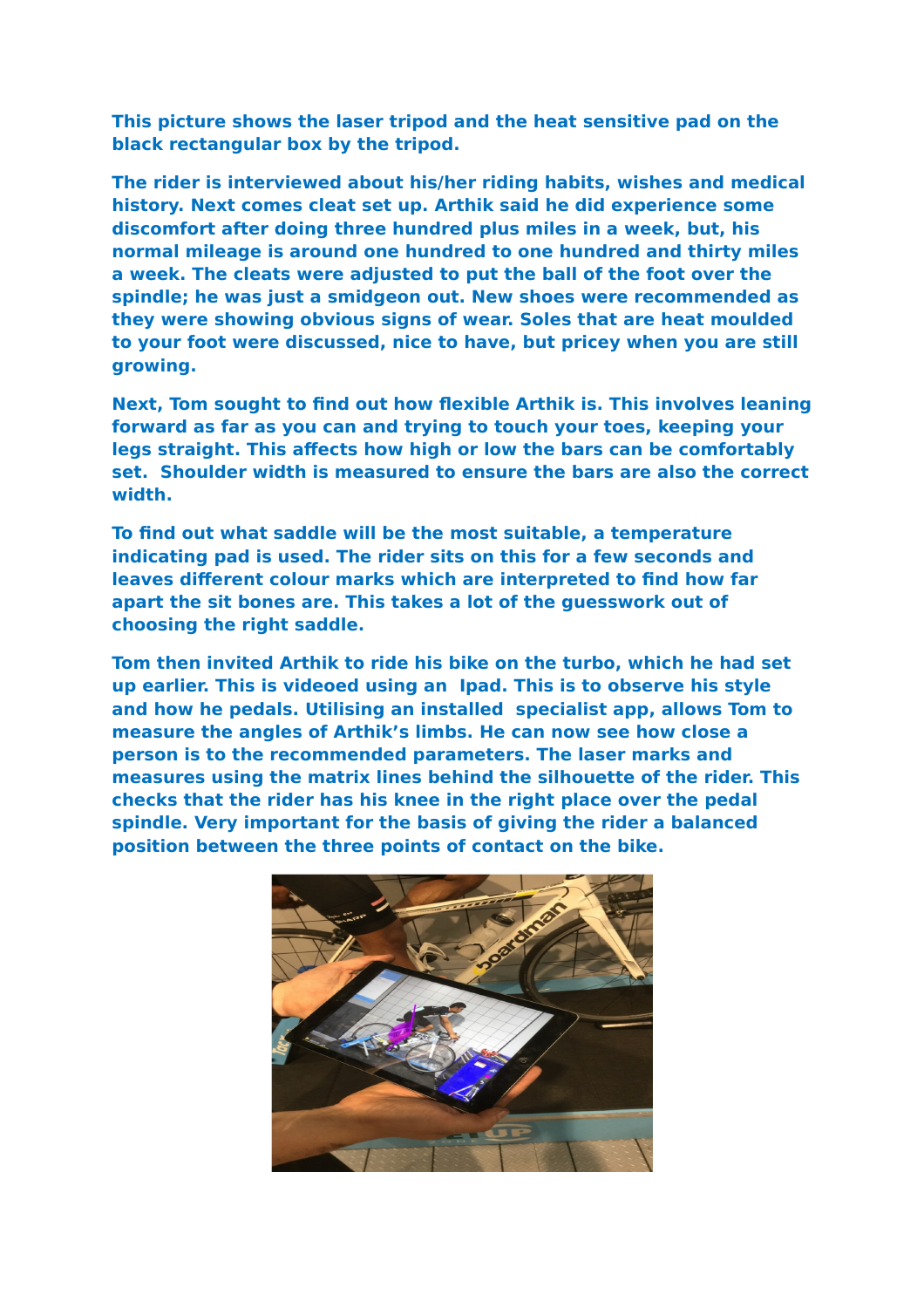**Small changes were recommended after this process. The bike was altered and then Arthik was rechecked. During all this, a lot of talk, both ways between rider and fitter goes on. This all helps both parties to better understand each other and derive the most from the fit. New bars and saddle were advised, which Arthik is going to consider changing.**

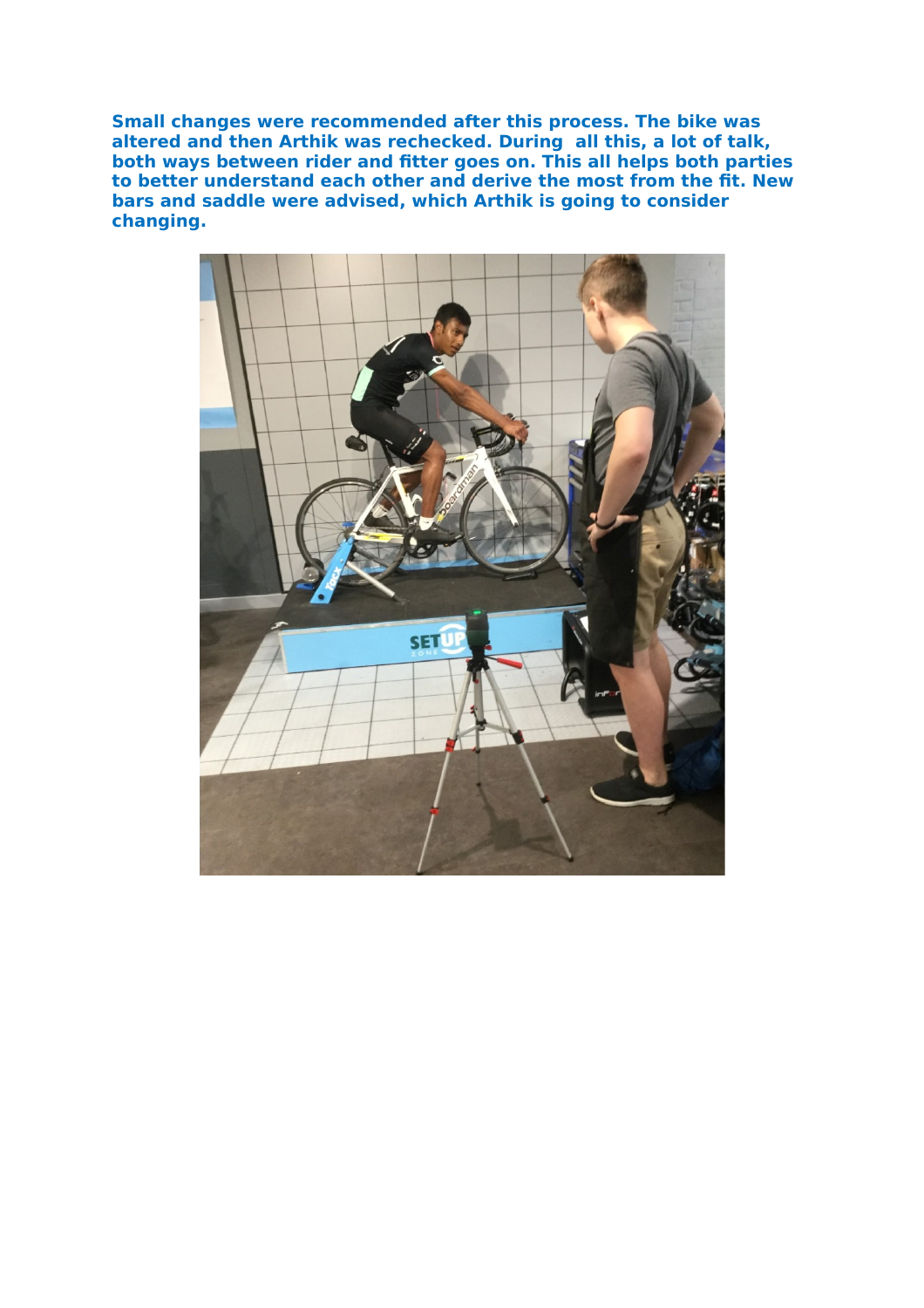## **Below is the printout you receive of your personal changes.**

|                | Arthik<br>Customer Name:            | Francis         | Date of Fit:   |                                           |  |
|----------------|-------------------------------------|-----------------|----------------|-------------------------------------------|--|
|                |                                     | Hedgep          |                |                                           |  |
|                | Bike Fitter Name: Ton               |                 |                |                                           |  |
|                |                                     |                 |                |                                           |  |
|                | <b>DETAILS</b>                      | <b>Existing</b> | <b>Optimal</b> | <b>Difference (If</b><br>any) Once Set Up |  |
|                | <b>Bicycle Make/Model</b>           | BOARDMAN        |                |                                           |  |
|                | <b>Frame Size</b>                   | 48.5            |                |                                           |  |
|                | Pedal Make/Model                    | ULTEGRA         |                |                                           |  |
|                | <b>Shoe Make/Model/Size</b>         | $158 - 1$       |                | ٠                                         |  |
|                | Saddle Type/Size                    | $-3.9$          | 2.5°           | 1.4                                       |  |
| $\overline{A}$ | Saddle Tilt<br><b>Saddle Height</b> | 725             |                |                                           |  |
| B              | <b>Saddle Set Back</b>              | $56 -$          |                |                                           |  |
| $\overline{C}$ | Reach                               | $54.2/68-$      | /685<br>54.7   | 7.5mm                                     |  |
| D              | <b>Handlebar Drop</b>               | $26$ nn         | 40             | V14m                                      |  |
| E              | <b>Handlebar Width</b>              | UU              | 42             |                                           |  |
|                |                                     |                 | Chart          | <b>Bike Measurement</b>                   |  |

**Arthik enjoyed his experience and believes it has made a positive difference to his riding. Thanks very much to Tom for his help. All the employees at this branch are cyclists and very keen to help you get the most out of your bike and equipment. They are very approachable and know and have met a lot of people in the industry and the sport's personalities.**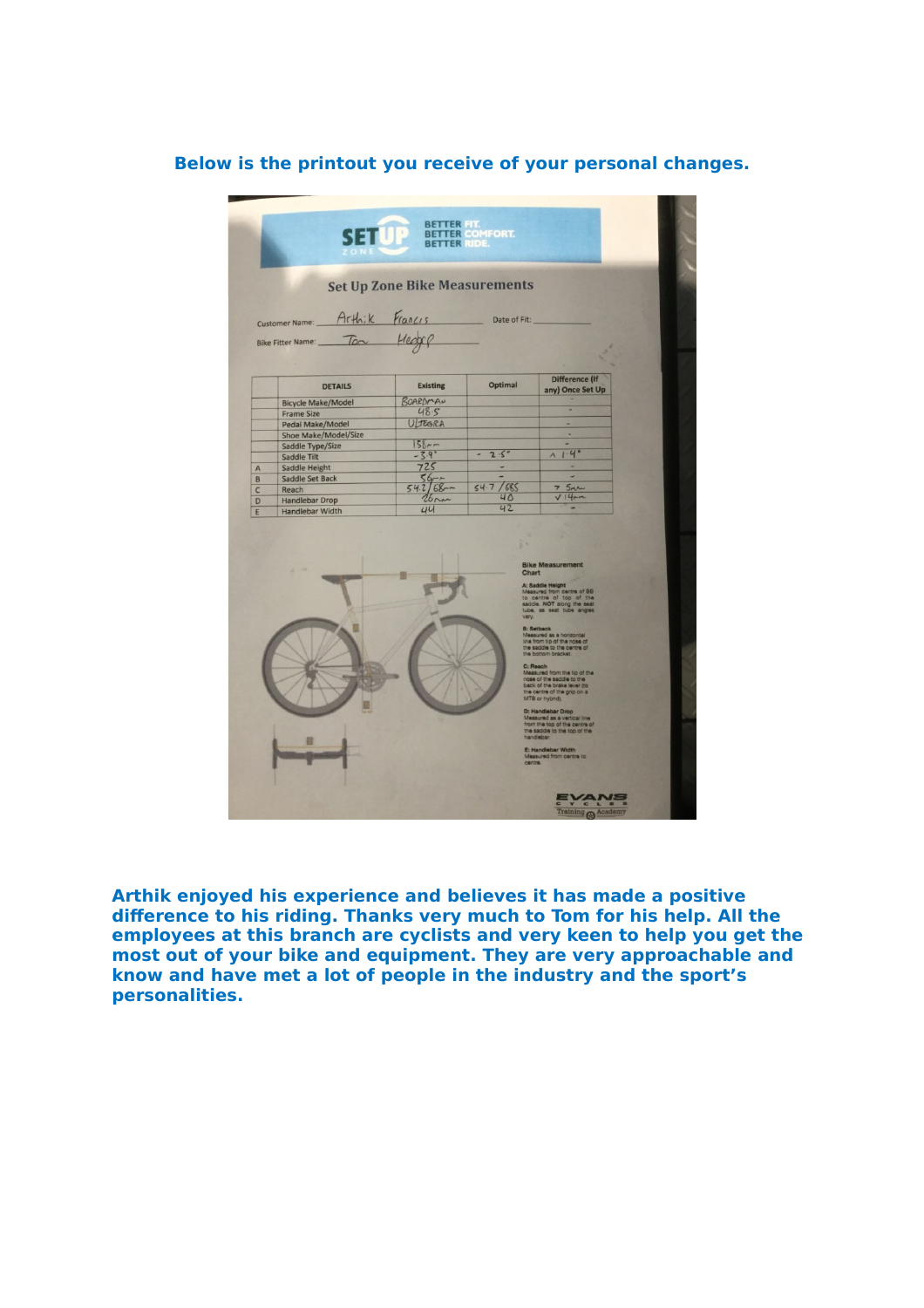

**Arthik wrote his thoughts down :**

**Bike Fit Experience.**

**Having contemplated getting a professional bike fit for quite some time, when the opportunity arose, I decided to finally get it done! My initial position set up by trial and error was fairly accurate and did not cause me any major pain but wanted to be sure of my position to avoid any future damage. Furthermore, after having read numerous articles about the performance benefits, I decided to go ahead with the fit and was overwhelmed at the significance tiny changes in position can make in riding. To sum it up, the improvements in position and reassurance of knowing I am not doing any lasting damage to my body whilst riding make having a bike fit well worth the time and money.**